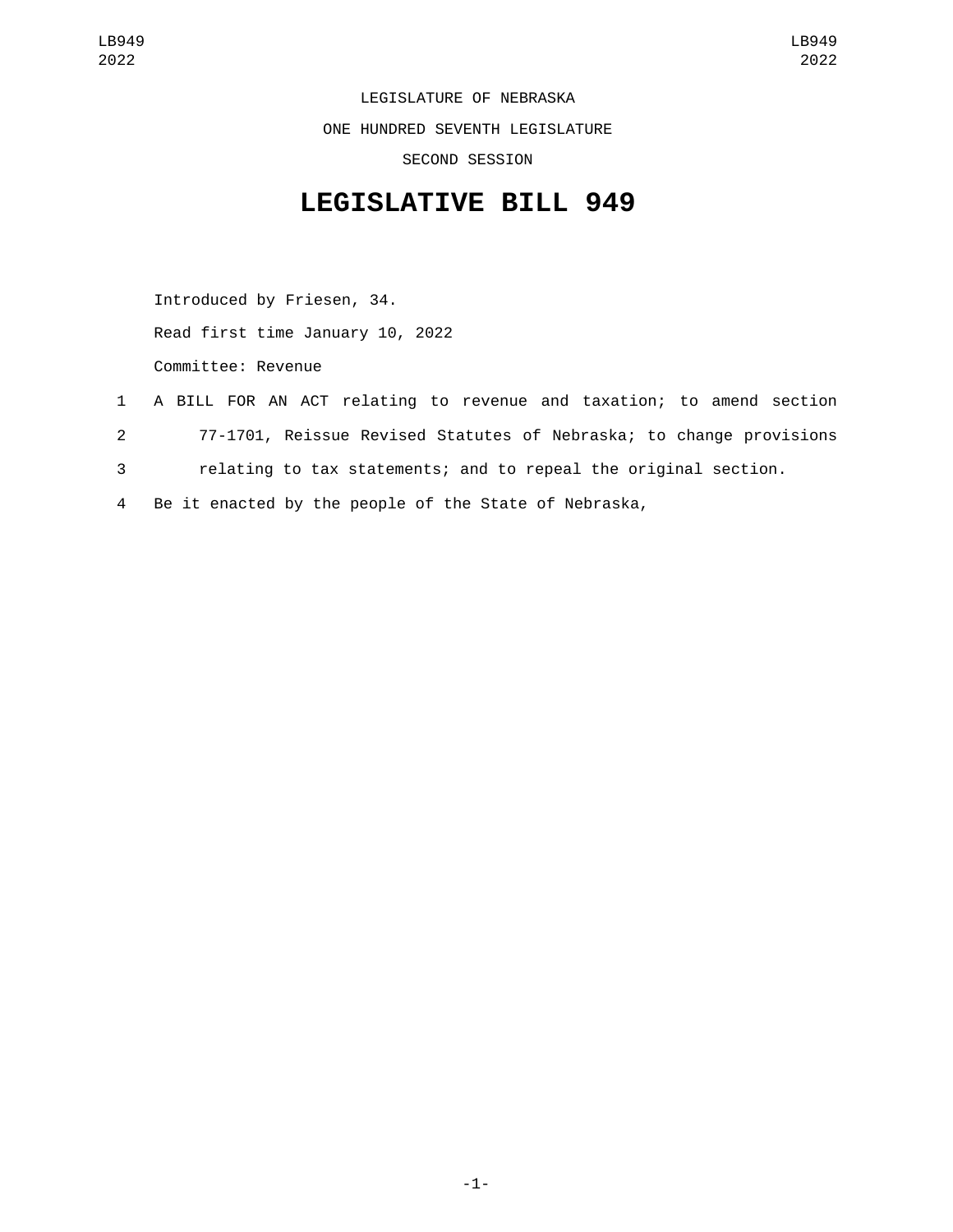Section 1. Section 77-1701, Reissue Revised Statutes of Nebraska, is 2 amended to read:

 77-1701 (1) The county treasurer shall be ex officio county collector of all taxes levied within the county. The county board shall designate a county official to mail or otherwise deliver a statement of the amount of taxes due and a notice that special assessments are due, to the last-known address of the person, firm, association, or corporation against whom such taxes or special assessments are assessed or to the lending institution or other party responsible for paying such taxes or special assessments. Such statement shall clearly indicate, for each political subdivision, the levy rate and the amount of taxes due as the result of principal or interest payments on bonds issued by the political subdivision and shall show such rate and amount separate from any other levy. Beginning with tax year 2000, when taxes on real property are delinquent for a prior year, the county treasurer shall indicate this information on the current year tax statement in bold letters. The information provided shall inform the taxpayer that delinquent taxes and interest are due for the prior year or years and shall indicate the specific year or years for which such taxes and interest remain unpaid. The language shall read "Back Taxes and Interest Due For", followed by numbers to indicate each year for which back taxes and interest are due. Failure to receive such statement or notice shall not relieve the taxpayer from any liability to pay such taxes or special assessments and any interest or penalties accrued thereon. In any county in which a city of the metropolitan class is located, all statements of taxes shall also include notice that special assessments for cutting weeds, removing litter, and demolishing buildings are due. In every other county, all statements of taxes shall include the following language: Please check 29 with the county to determine if special assessments are due.

 (2) Notice that special assessments are due shall not be required for special assessments levied by sanitary and improvement districts

-2-